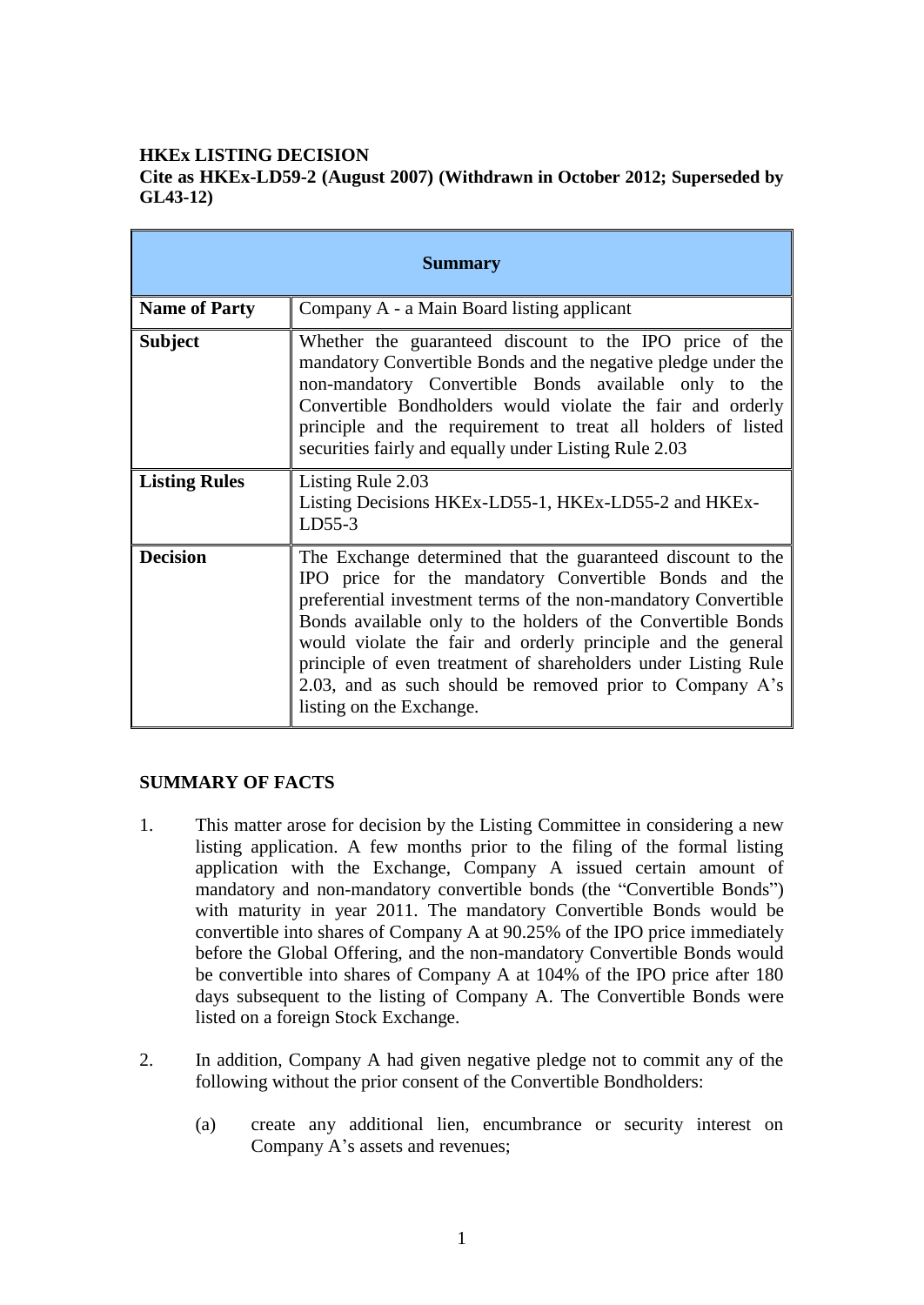- (b) engage in consolidations, mergers and amalgamations involving substantially all the assets of Company A;
- (c) incur additional indebtedness other than in the ordinary course of business of Company A; and
- (d) issue any new shares or other securities.

#### **THE ISSUE RAISED FOR CONSIDERATION**

3. Whether the guaranteed discount to the IPO price of the mandatory Convertible Bonds and the negative pledge under the non-mandatory Convertible Bonds available only to the Convertible Bondholders would violate the fair and orderly principle and the general principle of even treatment of shareholders under Listing Rule 2.03.

### **APPLICABLE LISTING RULE OR PRINCIPLE**

4. Listing Rule 2.03 sets out the general principles of the Listing Rules as follows:

The Exchange Listing Rules reflect currently acceptable standards in the market place and are designed to ensure that investors have and can maintain confidence in the market and in particular that:-

- (1) applicants are suitable for listing;
- (2) the issue and marketing of securities is conducted in a fair and orderly manner and that potential investors are given sufficient information to enable them to make a properly informed assessment of an issuer and, in the case of a guaranteed issue, the guarantor and of the securities for which listing is sought;
- (3) investors and the public are kept fully informed by listed issuers and, in the case of a guaranteed issue, the guarantors of all factors which might affect their interests – and in particular that immediate disclosure is made of any information which might reasonably be expected to have a material effect on market activity in, and the prices of, listed securities;
- (4) all holders of listed securities are treated fairly and equally;
- (5) directors of a listed issuer act in the interests of its shareholders as a whole – particularly where the public represents only a minority of the shareholders; and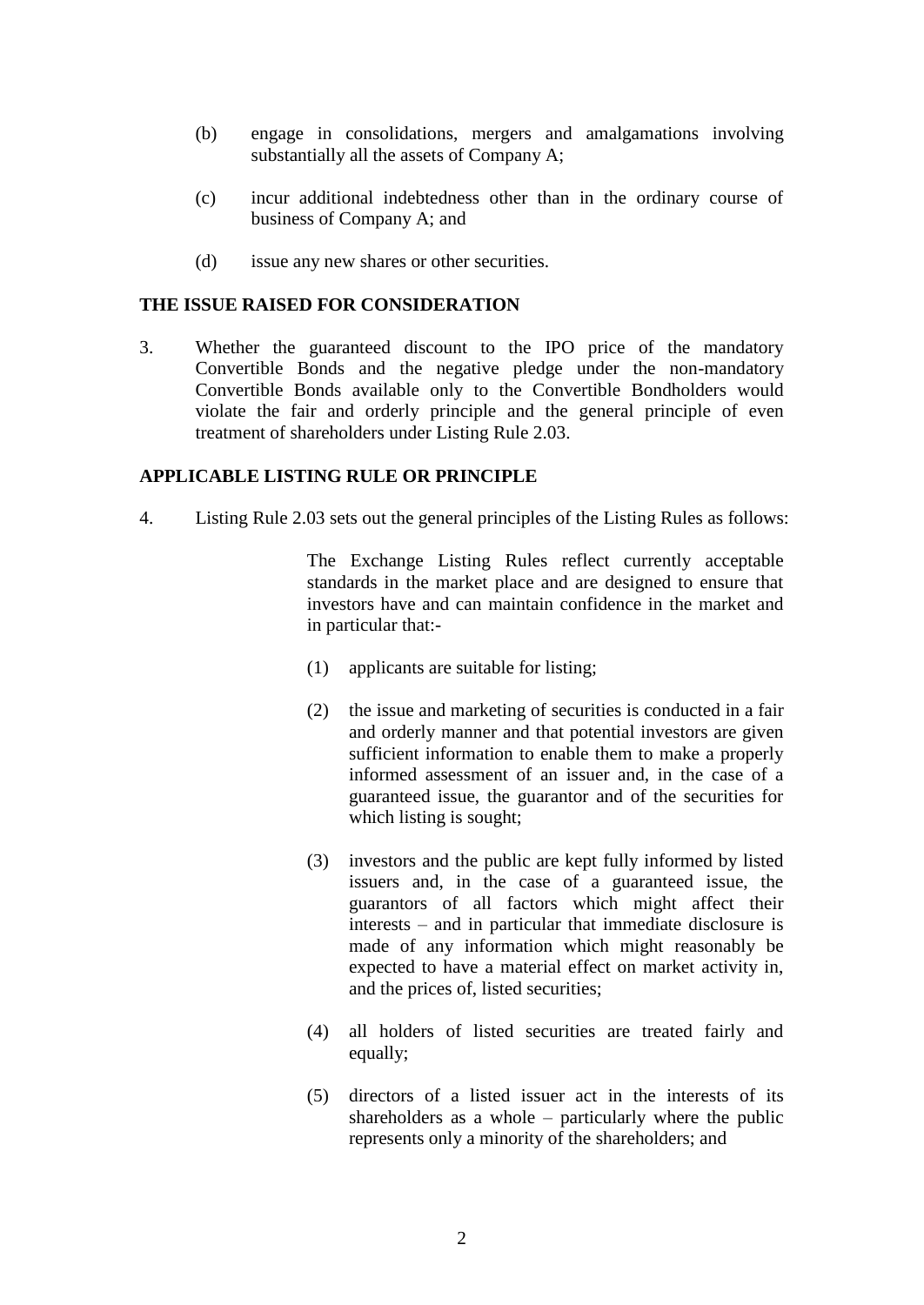(6) all new issues of equity securities by a listed issuer are first offered to the existing shareholders by way of rights unless they have agreed otherwise.

In these last four respects, the rules seek to secure for holders of securities, other than controlling interests, certain assurances and equality of treatment which their legal position might not otherwise provide.

### **THE ANALYSIS**

- 5. During the vetting process, the Exchange raised comments on the specific features of the Convertible Bonds, namely, the guaranteed discount to the IPO price for the mandatory Convertible Bonds, and the apparent preferential investment terms by way of the negative pledge under the non-mandatory Convertible Bonds available only to the Convertible Bondholders. Together, these features may give rise to concerns that the pre-IPO investors would not have assumed investment risks significantly different from those assumed by public investors, or would be protected from certain types of equity risks after listing in a manner that was significantly different from that assumed by public investors.
- 6. The Exchange specifically raised the following comments:
	- *a. Guaranteed discount of the mandatory Convertible Bonds*

The Exchange commented that given the conversion price of the mandatory Convertible Bonds was stated as a fixed discount to the IPO price, in essence there was no price as the price was to be determined only until the date of the IPO. In addition, the guaranteed discount to the IPO price provided to the holders of the mandatory Convertible Bonds would effectively create two different prices for the same securities at listing, hence potentially creating a disruptive effect on the market at the time of listing. The Exchange made reference to Listing Decision HKEx-LD55-1 where the Exchange determined that the terms of the pre-IPO placing in relation to guaranteed discount to the IPO offer price were contrary to the principles of Listing Rule 2.03.

*b. Negative Pledge under the non-mandatory Convertible Bonds*

There is no specific Listing Rule or published listing decisions dealing with convertible bonds having the features of negative pledge (as described in paragraph 2).

In the case of Company A, the non-mandatory Convertible Bonds were to be redeemed at a 4% premium of the IPO price after listing. The Exchange commented that the unconverted Convertible Bonds to be redeemed at such a low premium should be considered in substance to render the Convertible Bonds equivalent to the equity securities offered at IPO because the 4% premium may not be great enough to justify such